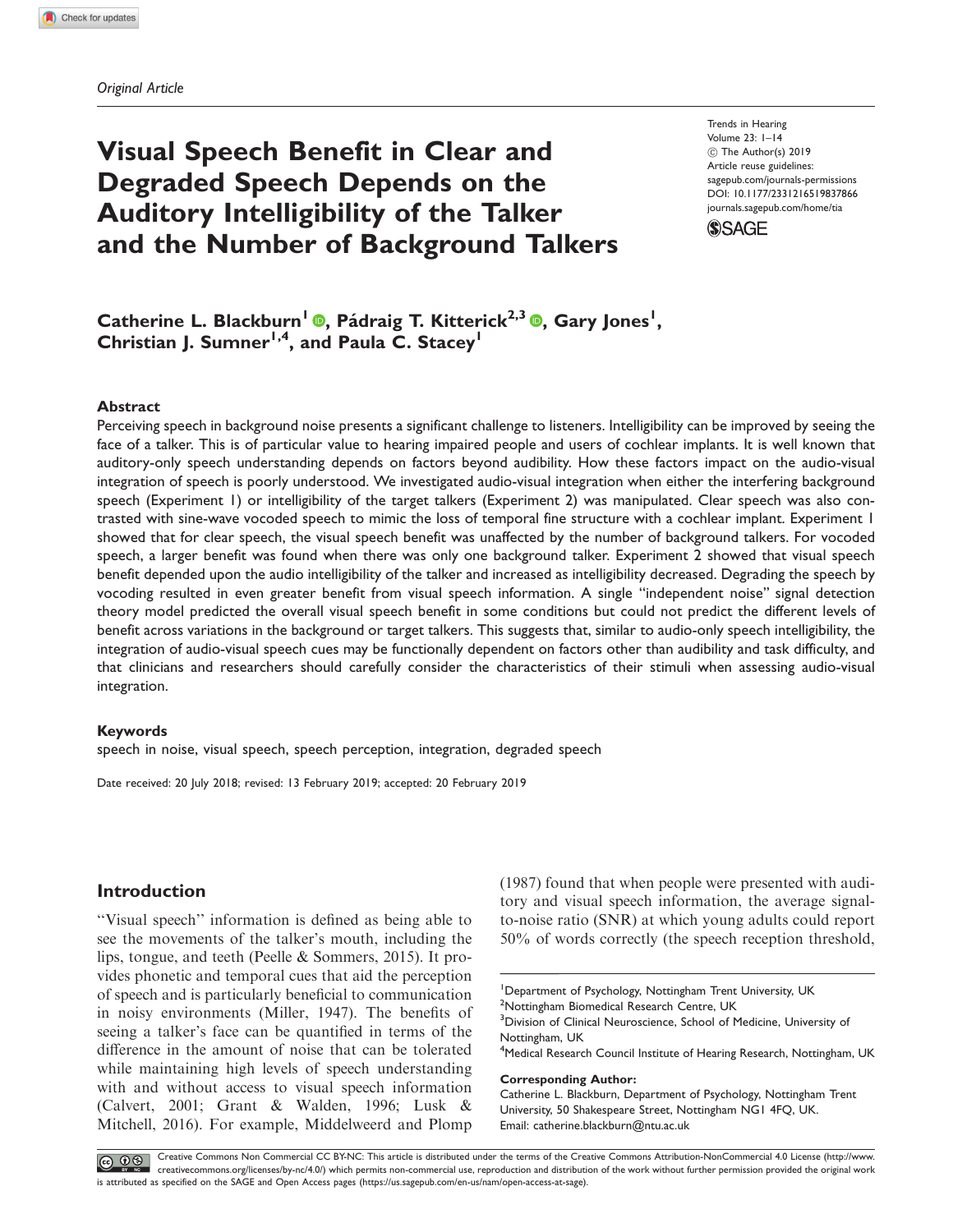SRT50) was  $-14$  dB compared with  $-9$  dB when only auditory information was available.

Visual speech information is especially important to individuals with hearing impairments (Erber, 1975; Kaiser, Kirk, Lachs, & Pisoni, 2003), for whom difficulties with listening in noisy environments can make every day social interactions more demanding, and ultimately has detrimental effects on their quality of life (Hawthorne et al., 2004; Hilly et al., 2016; Saki et al., 2017). Those fitted with cochlear implants (CI) find listening in noisy environments particularly demanding (Turner, Gantz, Vidal, Behrens, & Henry, 2004). The loss of fine spectral and temporal information limits their ability to segregate speech from background noise and benefit from glimpses in speech (Bhargava, Gaudrain, & Başkent, 2016), and to differentiate between talkers due to the loss of pitch cues (Qin & Oxenham, 2003). As CI users report that most speech encounters occur when both visual and auditory information is available (Dorman et al., 2016), their ability to benefit from access to visual speech information is likely to play a key role in their capacity to communicate in everyday life.

Stacey, Kitterick, Morris, and Sumner (2016) investigated the potential benefits of visual speech information available to CI users by assessing the performance of normal hearing listeners when listening to clear speech and speech sine-wave vocoded to simulate the information provided by a CI. This was assessed for a single background noise type: multitalker babble. They identified a modest  $(\sim 2 \text{ dB})$  but consistent increase in the size of visual speech benefit when participants listened to vocoded speech compared with when they listened to unprocessed speech. The finding that the value of visual information increases when the acoustic signal is degraded, in this case by removing informative temporal fine structure (TFS), is compatible with the principle of inverse effectiveness (PoIE; Sumby & Pollack, 1954). According to the PoIE, as unimodal performance declines multisensory integration is improved (Meredith & Stein, 1986). By extension, where audio input is most degraded the visual gain is at its greatest (Callan, Callan, Kroos, & Vatikiotis-Bateson, 2001). This principle is also supported by neurophysiological evidence as brain activity in response to visual speech information is enhanced in the presence of background noise (Callan et al., 2003).

The extent to which auditory-alone speech perception is degraded in everyday environments itself depends on numerous factors, including the nature of the background ''noise.'' Rosen, Souza, Ekelund, and Majeed (2013) found that speech perception in normal-hearing individuals dropped off markedly as the number of background talkers was increased from one to two, likely due to an inability to disentangle similar streams of information (Durlach et al., 2003), but was relatively stable as the number of talkers increased thereafter. The intelligibility of the target talker also affects auditory-only speech perception. Different talkers have different levels of intelligibility (Brungart, 2001; Gagne, Masterson, Munhall, Bilida, & Querengesser, 1994; Lander & Davies, 2008). As such, the choice of target talker may change the task demands by placing greater reliance on linguistic knowledge, contextual information about a topic of conversation, or familiarity with the talker. Different listeners also respond differently to different talkers, a finding that is consistent with the idea that high-level cognitive functions also influence speech perception abilities (Conrey & Gold, 2006).

Since the nature of target talker, the background ''noise,'' and any signal processing or degradation imposed by a hearing instrument can all influence speech understanding based on auditory information alone, an outstanding question is whether the benefits of visual speech information interact with these multiple factors. It is necessary to address this question in order to understand how to maximize the benefit of visual speech and the real-world value of auditory prostheses to hearing impaired listeners (e.g., by guiding rehabilitation strategies).

A testable formulation of this question is as follows: Do people integrate audio and visual sources of sensory information in the same way under all circumstances? There are different ways of combining information from two senses that would plausibly lead to different patterns of benefit from visual speech. For example, seeing the face of a talker could provide additional information about the identity of words being spoken, even in the absence of any background sounds. Alternatively, in the presence of background noise or a competing talker, the visual information might be used to help the listener segregate the target speech from the background speech by indicating when in time the target speaker is talking and audible. In this study, we assessed multisensory performance against the null-hypothesis of signal detection theory (SDT) models (Micheyl & Oxenham, 2012; Stacey et al., 2016), which assume that information is integrated in a fixed way. Our premise is that if a single SDT model can account for data across a range of experimental conditions, then the results are compatible with the idea that the process of sensory integration is fixed.

According to SDT models, audio-visual speech performance is a result of combining the information from the underlying unisensory ''representations'' in the brain to form an integrated multisensory representation of the speech to be recognized. A decision is then made about the words (from memory) which are most likely to give rise to this combined audio-visual representation. The model makes several simple assumptions, including: that information is integrated before any decisions are made about the words spoken; that audio and visual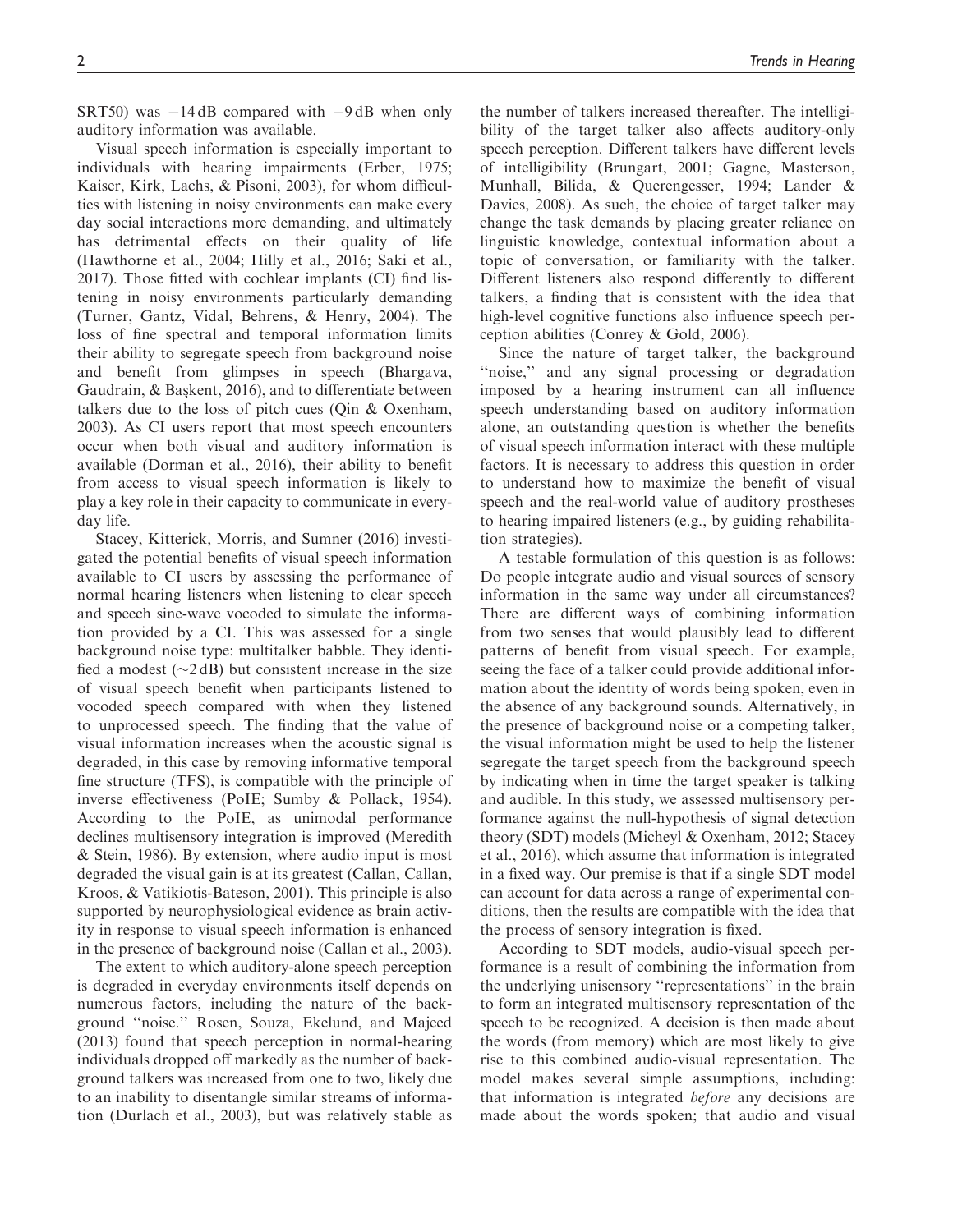streams contribute statistically independent sources of information; and that information is combined in an optimal way, maximizing multisensory performance by weighting the individual sources according to their reliability. Thus, using SDT, it is possible compare the observed data against the predictions of an ''ideal observer'' which optimally integrates sensory information (Micheyl & Oxenham, 2012).

Despite the relative simplicity of the model, it can influence how experimental results are interpreted. For example, while Stacey et al. (2016) found that visual speech benefit was greater when speech was vocoded than when it was natural, a single SDT model accounted for the data under both listening conditions, implying that there was no change in the underlying processing. In the current study, SDT was again employed to provide a basis for assessing whether integration of audio-visual information was optimal and unchanging across the experimental manipulations. Conversely, if a single model cannot account for the data, it implies that audio-visual integration changes across experimental conditions.

The specific aim of the current study was to evaluate the effects of manipulating the number of background talkers (Experiment 1) and the auditory intelligibility of the target talker (Experiment 2) on the ability of listeners to benefit from access to visual speech information. The effects of these manipulations were assessed using both clear and vocoded speech. Vocoding allowed us to examine the interaction between informative TFS information and visual speech benefit which may give us insight into the visual speech benefits obtained by people with CIs. Following the PoIE principle, whereby multisensory integration is improved as unimodal performance declines, it was expected that the beneficial effect of having access to visual speech information would increase as the number of background talkers increased and would be greater for target talkers with poorer levels of auditory intelligibility.

# Material and Methods

## Design

A within-participants design was used for both experiments. For Experiment 1, 12 conditions were created from the factorial combination of the factors speech type (whether speech was clear or vocoded), modality (whether stimuli were audio visual or audio only), and background talkers (1, 2, or 16 talkers in the background). An additional condition was also included that measured performance in a visual-only task. For Experiment 2, 16 conditions were created from the factorial combination of the factors speech type (clear or vocoded), modality (whether stimuli were audio visual or audio only), and talker identity (four talkers with varying levels of intelligibility). Visual-only performance for each of the four target talkers used in Experiment 2 was measured in a supplementary experiment.

# **Participants**

Twenty-four participants took part in each experiment (Experiment 1: age 19–47 years, mean age 29, 7 males; Experiment 2: age 18–33 years, mean age 22, 2 males; Experiment 2 supplementary: age 19–31 years, mean age 21.5, 7 males). Participants were recruited from the student and staff population at Nottingham Trent University. Students were rewarded with research credits. Consent was obtained from each participant as agreed by the Nottingham Trent University Research Ethics Committee. Participants also confirmed normal hearing and normal or corrected-to-normal vision and had English as their first language.

#### Materials

Equipment. The experiments were conducted in a multiperson IAC Acoustics 40 a-5 audiology booth. Sound levels were calibrated by presenting the stimuli over headphones attached to an artificial ear (G.R.A.S. 43AA) and measured using a microphone (ACO 7052E) connected to a sound level meter (SVAN 977). Audio was played over HD280pro headphones (Sennheiser, Wedemark, Germany) via a custom-built digital-to-analogue converter. Visual stimuli were presented on a computer monitor with a screen measuring  $41 \text{ cm} \times 26 \text{ cm}$ . Stimulus presentation was controlled using E-Prime software (Version 2.0 Psychology Software Tools Inc., Sharpsburg, United States) and using the MATLAB programming environment (Mathworks, Nantick, United States).

Target stimuli. Sentences were selected from the IEEE corpus that comprises 720 short sentences grouped into phonetically balanced lists of 10 sentences (Rothauser et al., 1969). Examples of the sentences are (with key words are underlined) ''Cars and buses were stuck in snow drifts'' and ''Use a pencil to write the first draft.'' For Experiment 1, audio-visual recordings were made of three hundred sentences spoken by a single male talker.

For Experiment 2, 11 different talkers were recorded articulating the same 30 IEEE sentences, creating a corpus of 330 sentences. The relative auditory intelligibility of these talkers was assessed by conducting a pilot study with six participants who were asked to identify key words in all 330 sentences presented in a random order at an SNR of  $-8$  dB. The order of the sentences was randomized for each participant to minimize the influence of order effects if present. The percentage of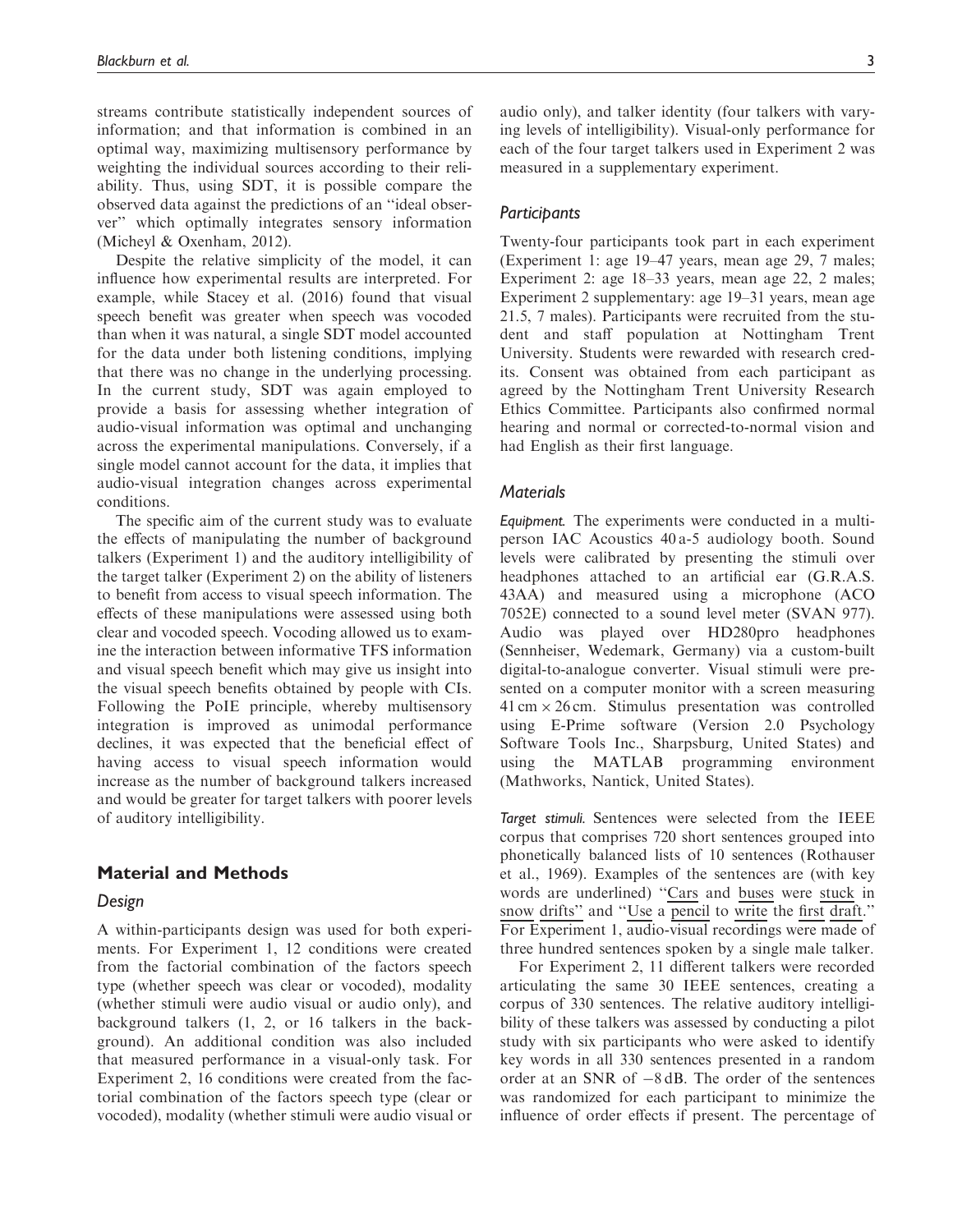key words correctly identified was recorded for each of the 11 talkers. Results showed a large variation between the auditory intelligibility of the talkers, with overall mean correct scores ranging from 45% to 88% (see Supplementary Table 1). Four talkers were selected for use in the main experiment; the two talkers with the highest ranked auditory intelligibility (one male, average score 88%; and one female, average score 82%) and the two talkers with the lowest ranked intelligibility (one male, average score 54%; and one female, average score 45%). Each sentence lasted approximately 3 seconds. The audio and video recordings were processed using Adobe Premiere Pro CC (v9.2).

Background stimuli. Background noise stimuli for use in both experiments were created using an existing database of speech materials (Markham & Hazan, 2002) and were informed by the procedures outlined in Rosen et al. (2013). Each recording in the database is a 30-second narrative of the talker describing in free-form language the scene they had witnessed in a video. The free-form nature of the description ensured that talkers were not repeating the same set text and therefore avoided obvious repetition. Silences of more than 100 ms were removed from each recording, and all filler expressions (e.g., erm, eh) removed. Recordings from 16 male talkers within the database were chosen on the basis that they sounded most similar to the male talker used to create the target stimuli for Experiment 1 and were used to create the 1-talker, 2-talker, and 16-talker background noises. On each trial, 3-second segments were extracted from the continuous narratives spoken by each background talkers and started from different points within each 30-second recording to avoid repetition of information and words within the resulting background noise between trials. A 16-talker background noise was used in Experiment 2. This was created in the same way as for Experiment 1, but as the target talkers were both male and female it consisted of eight male and eight female talkers.

Speech processing. Audio-visual sentence materials were processed using the MATLAB programming environment. The desired SNR was achieved by attenuating the target talker (for negative SNRs) or the background noise (for positive SNRs) before summing the two signals and normalizing the root mean square of the composite signal. The composite signal was then band-pass filtered into eight adjacent frequency bands spaced equally on an equivalent rectangular bandwidth frequency scale between 100 Hz and 8 kHz (Glasberg & Moore, 1990) using finite impulse response filters. In clear speech conditions, the auditory stimuli were constructed by summing the output of the eight band-pass filters. In vocoded conditions, the temporal envelope of each filter output was extracted using the Hilbert transform and used to modulate a sine wave at the center frequency of the filter and with alternating phase. The eight sine waves were then summed to form an auditory stimulus with uninformative TFS. This processing method ensured that the temporal envelopes were similar across clear and vocoded conditions (Eaves et al., 2011).

# Procedure

The audio stimuli were presented at 70 to 73 dB SPL. Each video was displayed as an image  $17 \text{ cm} \times 30 \text{ cm}$  in the center of the screen. Participants were seated at approximately 0.5 m from the display monitor with the display at head height, meaning that the image subtended a horizontal visual angle of  $19^{\circ}$  and a vertical visual angle of  $33^\circ$ . They were instructed to watch the video and listen to the audio stimuli (AV conditions) or listen to the audio only (AO conditions) and repeat out loud any words they were able to understand at the end of each sentence. Stimuli were presented diotically but to help avoid floor effects a 0.001-second delay applied randomly to the copy of the target stimulus in the left or right ear. The result was that the target stimulus was perceived to originate toward the left or right ear and therefore from a different location to the background noise (London, Bishop, & Miller, 2012).

Participants first undertook a practice session in order to gain familiarity with the task in which five IEEE sentences were presented for each of four conditions: audioonly clear speech, audio-only vocoded speech, audiovisual clear speech, and audio-visual vocoded speech. In the audio-only and audio-visual conditions of the main experiments, an initial sentence was presented at an SNR of -16 dB and repeated at increasing SNRs in 4-dB steps until at least three out of the five key words were identified correctly. Once the key words were identified correctly, a different sentence was then presented on each subsequent trial, and the SNR was varied adaptively in 4-dB steps until two reversals were made and then in 2-dB steps for the remaining sentences in each condition. Twenty different sentences were presented in each condition. The SNRs for the final 10 sentences were averaged to produce a SRT50 for each participant, which represented the SNR measured in dB at which participants could report the key words within 50% of sentences correctly. In the visual-only conditions of both experiments, participants were asked to repeat any words they thought they could understand out loud at the end of each sentence and performance was scored in terms of percentage key words reported correctly.

In Experiment 1, the practice stimuli were presented at SNRs ranging from  $-8$  dB to  $8$  dB in each type of background noise (1 -, 2 -, or 16-talker noise). During the practice sessions, SRTs were not estimated.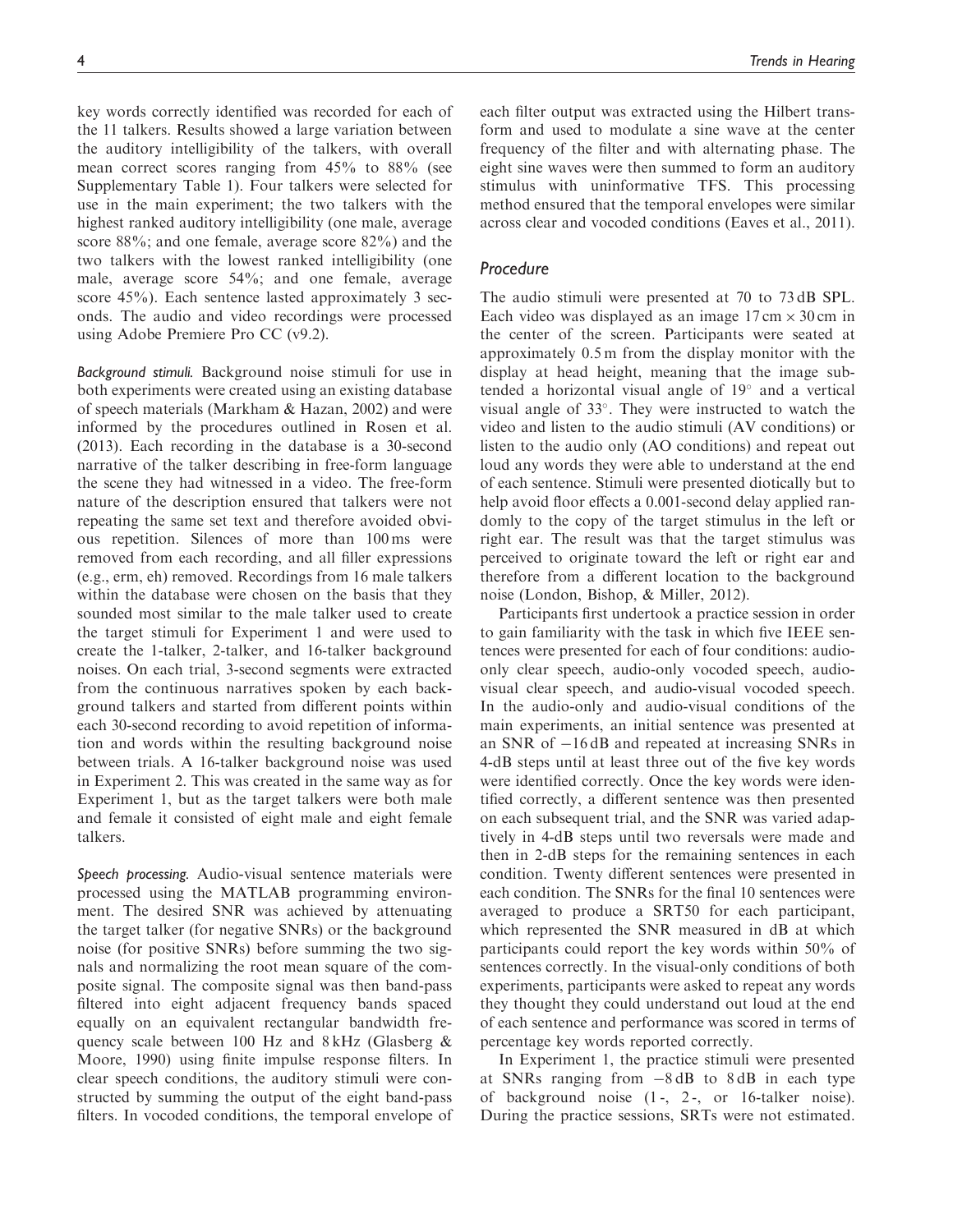For the main experiment, 13 conditions were presented in random order: speech type (clear or vocoded), modality (audio visual or audio only), number of background talkers (1, 2, or 16), and a visual-only condition. Each condition was assigned a different list of 20 sentences from 260 IEEE sentences, and each list was presented in a random order. Therefore, each participant had different sentences for each condition and in a different presentation order.

In Experiment 2, practice stimuli were presented at an initial SNR of -8 dB, and the SNR was then reduced in 4-dB steps if three out of the five key words were correctly identified or otherwise increased in 4-dB steps. In the supplemental experiment that assessed visual-only performance, each participant was presented with 20 sentences from each of the four talkers. A different 20 sentences were presented for each talker. The 20 sentences for each talker were presented in a random order, and the order of the talkers was counterbalanced for each participant.

## SDT Modeling

The modeling methods closely followed previous studies (Micheyl & Oxenham, 2012; Stacey et al., 2016). SDT (Green & Swets, 1966) posits that the participant's ability to discriminate sensory inputs depends on the differences in some internal representation between different signals, and the trial-to-trial variability of the representation (or ''noise''): If the difference in the representation of two different stimuli is large relative to the variability associated with those representations, then it is easy to correctly identify the physical stimulus. SDT assumes that the noise associated with representations is normally distributed, and that the variance is the same for all possible stimuli. This means a participant's performance is determined by the number of standard deviations separating the variables' means. This is basis of the  $d'$  measurement in SDT (for a more detailed treatment of this, the reader is referred to Chapters 1 and 2 of Macmillan & Creelman, 1991). Here, we will illustrate how the model works and its extension to multisensory stimuli.

Consider first the simplest case, where a participant is required to identify a particular sensory input as belonging to one of two spoken words (referred to here by different numbers, i.e., stimulus  $i = 1$  or  $i = 2$ ). The incoming sensory stimulus is ''represented'' (somewhere in the brain) by a number,  $a_i$ , the mean value of which depends on the word that is spoken. In addition, even for the same word, this number is variable from trial to trial. This reflects both unknown variability in the external stimulus (e.g., variability inherent in real speech) and the stochastic nature of processing by the nervous system. Figure 1(a) shows the distributions of internal representations which might arise from two different have been heard thousands of times each. If the listener has learned these distributions, as would be assumed for typical adults, then they could use this information to decide the most likely word being spoken on any given trial. For two overlapping distributions, one simply divides the possible range of values from the combined distributions in two based on where those distributions cross, and response selection is whichever side of the line the current value of  $a_i$  falls (see vertical dashed line in Figure  $1(a)$ ). The less these distributions overlap, the more likely a response is to be correct.

To create Figure 1(a), we performed a Monte Carlo simulation using two random variables with means of 0 and 1.5, both having a standard deviation of 1. This yields a d' of 1.5, which corresponds to getting  $\sim$  77% of trials correct. In Figure 1(b), we show a similar simulation with a  $d'$  of 1. The distributions are closer together, and therefore the participant's performance will be lower  $(\sim 69\%)$ . For each different stimulus (here, different words) that must be distinguished and each circumstance (here, difference in background sound), there will be a distribution with a different mean value.

Now consider that these two examples are independent, auditory and visual sources of information about the same two possible words (Auditory: Figure 1(a) and Visual: Figure 1(b)), thus two noisy variables,  $a_i$  and  $v_i$ . We assume that multisensory integration is a process of combining these variables to form another number: our audio-visual representation. There are an infinite number of ways of combining these, but arguably the simplest is to add them. This gives a new multimodal, noisy internal variable:

$$
av_i = w_a a_i + w_v v_i \tag{1}
$$

where  $w_a$  and  $w_v$  are weights that reflect the relative influence of each modality. Figure 1(c) shows a Monte Carlo simulation of adding the audio only  $(a_i)$  and visual only  $(v_i)$ , for the two different possible words  $(i = 1,$  blue;  $i = 2$ , red). For example in Figure 1(a) and (b), the difference in  $av_i$  is larger than either input individually. However, the variance of the new distribution,  $av_i$ , will be larger, reflecting the combined variability of both inputs.

Furthermore, these resulting distributions and the ability to discriminate stimuli are also going to depend on the weights. In Figure 1(c), the weights have been chosen to maximize the number of standard deviations separating the two words after integration ( $w_a/w_b = .414$ ; recall that both the means and the standard deviation of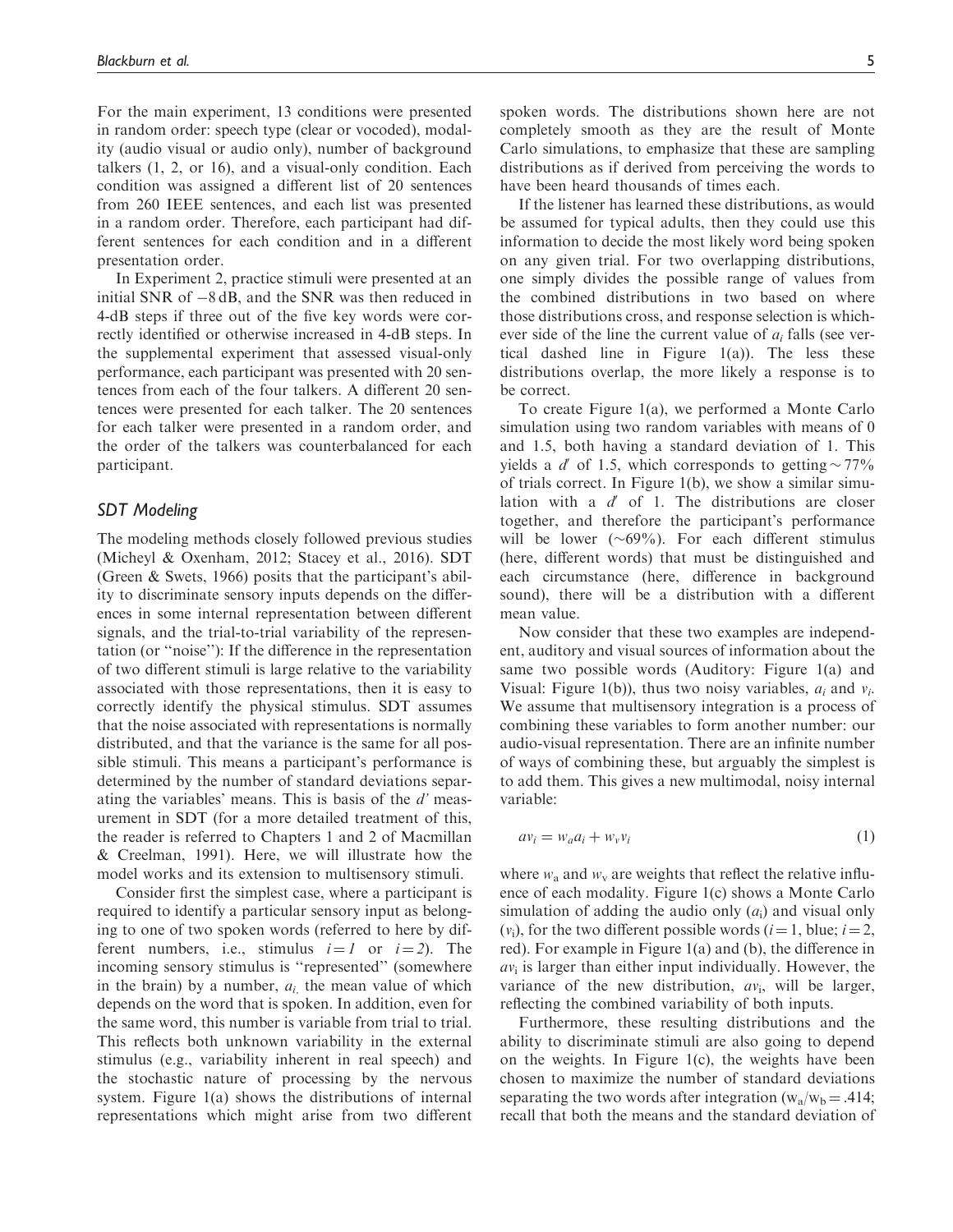

Figure 1. Monte Carlo simulations of noisy variables representing audio, visual, and audio-visual stimuli, representing a simple example of how SDT can be applied to audiovisual integration. (a) A simulation of the expected range of values of some internal representation of two possible audio stimuli. Each is represented as a normally distributed random variable with SD of 1 and means of 0 and 1.5, respectively. The vertical dashed line indicates the best possible criterion (or decision boundary) for deciding whether the Stimulus 1 or 2 is present. (b) An example similar to (a), except  $d' = 1$ , which is here representing the two stimuli in the visual modality. (c) The outcome of adding the visual and auditory noisy-variables together (independent noise), optimally weighted to achieve the maximum possible performance. (d) The outcome of adding the two variables optimally if the source of noise in the representation arises not from the processing in each modality separately but from a later process postintegration (late noise).  $SDT =$  signal detection theory.

 $av_i$  are affected by this). This yields two new distributions separated by  $\sim$  1.8 standard deviations, that is, a d' of 1.8. This corresponds to a  $\sim 82\%$  chance of answering correctly. No other weighting can improve on this performance: It is the optimal linear sum. This optimal weighting will depend on the relative discriminability of the unisensory inputs. The intuitive reason for this is if one source of information were much more informative than the other, it would make sense to weight this more strongly, and in the extreme case to completely ignore one modality if it is of no use in the decision.

It is possible to compute this  $d'$  using many Monte Carlo simulations, to optimize the weights. However, SDT elegantly provides a shortcut to the same answer (Micheyl & Oxenham, 2012). The combined  $d'$  can be calculated as:

$$
d'_{av} = \sqrt{(d'_a)^2 + (d'_v)^2}
$$
 (2)

This equation yields  $(1+1.5^2)^{0.5}$  =1.8, just like our simulation. Thus, given  $d'_{A}$  and  $d'_{V}$  measured in the unimodal conditions, the  $d'$  calculation predicts the optimal multisensory performance, assuming that statistically independent, noisy information from two modalities are combined with a simple weighted sum.

The above description considers that the only sources of noise in the internal representation arise purely from the unimodal sources. Any processing that occurs after the integration is perfect, every time. We call this the independent noise condition. It is also possible that noise could instead arise after the integration of information. Examples of this might be noise due to inattention, decision processes, or perhaps other cognitive sources of noise such as ambiguous lexical information in a speech task. This is called the late noise model (Micheyl & Oxenham, 2012).

Figure 1(d) shows a Monte Carlo simulation where the noise is late, and of the same variance as the previous independent noise examples. In the unimodal conditions, discrimination is identical to the independent noise model. However, in the audio-visual condition, the variance does not increase from the unimodal conditions, since it occurs after the integration. Thus, the simulation delivers a separation of 2.5 standard deviations (SDs) between the two multimodal distributions (or  $\sim 89\%$ ) correct).

The implication of this assumption of purely late noise is that  $d'_{av}$  now becomes a simple addition of the individual  $d'$  values:

$$
d'_{\rm av} = d'_{\rm a} + d'_{\rm v} \tag{3}
$$

Equations 2 and 3 provide a simple but powerful pair of models to aid the interpretation of the observed pattern of performance data in multisensory experiments, with no free parameters. Given the unisensory performance (as  $d'$ ) in both modalities, we can predict two extremes of optimal discrimination performance in the multisensory case,  $d'_{av}$ , under two extreme assumptions about the source of noise in the processing. Importantly, for each model, the only change in the underlying processing between audio and visual conditions is the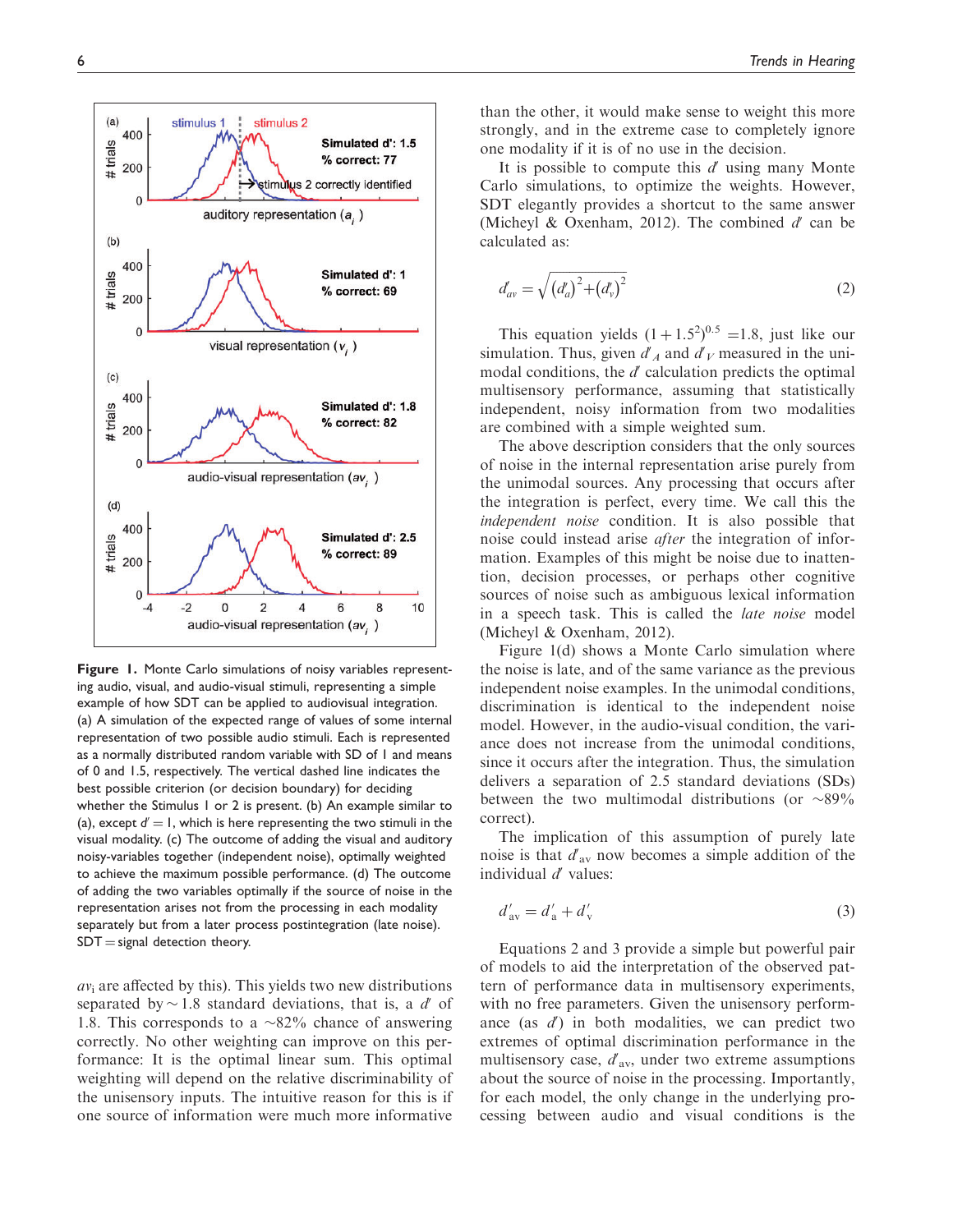optimal reweighting of the evidence, which SDT assumes us to be very good at.

When there are more than two stimulus categories, such as is typically the case for speech, the relationship between  $d'$  (which is assumed not to be influenced by the number of categories) and the proportion of correct trials that a participant will achieve becomes more complex. However, when presented with stimuli in a single modality, it can be expressed as a function of the overall discriminability,  $d'$ , of the m different stimulus categories:

$$
P = \int_{-\infty}^{+\infty} \phi(z - d') \Phi^{m}(z) dz
$$
 (4)

where  $\phi(.)$  is the standard normal probability density function, and  $\Phi(.)$  is the cumulative standard normal function. This can also be easily extended to the audiovisual case, by inserting the corresponding equations above in place of  $d'$ . If it is assumed that the variability arises purely from the independent representations of the audio and visual stimuli before they are integrated (i.e., independent noise), then the proportion of correct trials is given by:

$$
P = \int_{-\infty}^{+\infty} \phi \bigg( z - \sqrt{(d'_A)^2 + (d'_V)^2} \bigg) \Phi^m(z) dz \tag{5}
$$

Alternatively, if the variability could arise solely due to processes occurring after integration, the proportion of correct trials is given by:

$$
P = \int_{-\infty}^{+\infty} \phi(z - (d'_A + d'_V)) \Phi^m(z) dz
$$
 (6)

Following previous studies that have suggested that open set speech perception is best modeled as dependent on vocabulary size (Müsch & Buus, 2001), the value of m was set to 8,000.

It is worth noting that both these formulations assume that auditory and visual information is independent. It seems counter-intuitive that this could be true of information from lip movements and the overall speech envelope. If the information were significantly correlated then the value of using both sources of information would be less than if it were independent, and the models would overestimate audio-visual performance. However, as we shall see, audio-visual performance always equals or exceeds the independent noise model. Thus, there is little indication that correlations across the modalities are affecting our results very much.

From these equations, given the audio-only and visualonly performance observed in the present study, it was possible to calculate a value of  $d_A$  and  $d_V$  and use them to predict performance for the AV conditions. These calculations were performed on the percentage correct at each SNR in each condition (reconstructed from the adaptive tracks), averaged across participants, for both Experiments 1 and 2, and compared with the observed data.

Thresholds were calculated from the model output by fitting a logistic function to the predicted AV psychometric functions, and the SRT was calculated as the 50% point on this function. Due to the nature of the adaptive track, psychometric functions were poorly sampled much below each participant's threshold. Therefore, fitting was limited to SNRs where model performance was 30% or greater. Confidence intervals were estimated for model SRTs by bootstrapping, simulating variability in performance at each SNR according to binomial statistics. Psychometric functions were each generated 1,000 times, assuming 300 trials for each SNR (consistent with the data across all participants), logistic functions were fitted, and SRTs were calculated for each iteration.

## **Results**

#### Experiment 1

Panel A of Figure 2 shows the SRT50s for the audio-only condition for clear and vocoded speech, and Panel B shows the audio-visual SRT50s. A repeated-measures analysis of variance (ANOVA) indicated that SRTs were affected by the number of background talkers,  $F(2, 44) = 161.01, p < .001, \eta_p^2 = 0.88, \text{ and that this}$ effect was mediated by whether speech was clear or vocoded,  $F(2, 44) = 84.11$ ,  $p < .001$ ,  $\eta_p^2 = 0.79$ . The interaction appeared to arise because performance with clear speech was affected to a greater degree by the number of background talkers,  $F(2, 44) = 221.05, p < .001,$  $\eta_{\rm p}^2 = 0.91$ , than performance in vocoded speech,  $\vec{F}(2, 44) = 3.34, p = .045, \eta_p^2 = 0.13$ , as indicated by the difference in the observed effect sizes. As expected, SRTs were lower for clear speech (mean:  $-11.6 \text{ dB}$ , SD: 6.6) than for vocoded speech  $(5.2 \text{ dB}, SD: 4.6; F(1,$  $22) = 881.14, p < .001, \eta_p^2 = 0.98.$ 

Average SRTs were lower (better) in audio-visual conditions than in audio-only conditions,  $F(1, 22) = 184.70$ ,  $p < .001$ ,  $\eta_p^2 = 0.89$ . The benefit received from the visual information was calculated by measuring difference in SRT50s between audio-visual and audio-only conditions. Figure 3 shows the average visual speech benefit for clear and vocoded speech, when there were 1, 2, or 16 background talkers. There was a significant effect of the number of background talkers on visual benefit,  $F(2, 44) = 4.17, p < .05, \eta_p^2 = 0.16$ . There was no overall significant difference between the level of visual speech benefit between clear and vocoded speech,  $F(1, 22) = 0.34$ ,  $p = .57$ ,  $\eta_p^2 = 0.02$ , and the interaction between these two main effects did not reach significance,  $F(2, 44) = 1.17, p = .32, \eta_p^2 = 0.051$ . The average visualonly score (not shown) was 1.56% correct (SD: 2.17).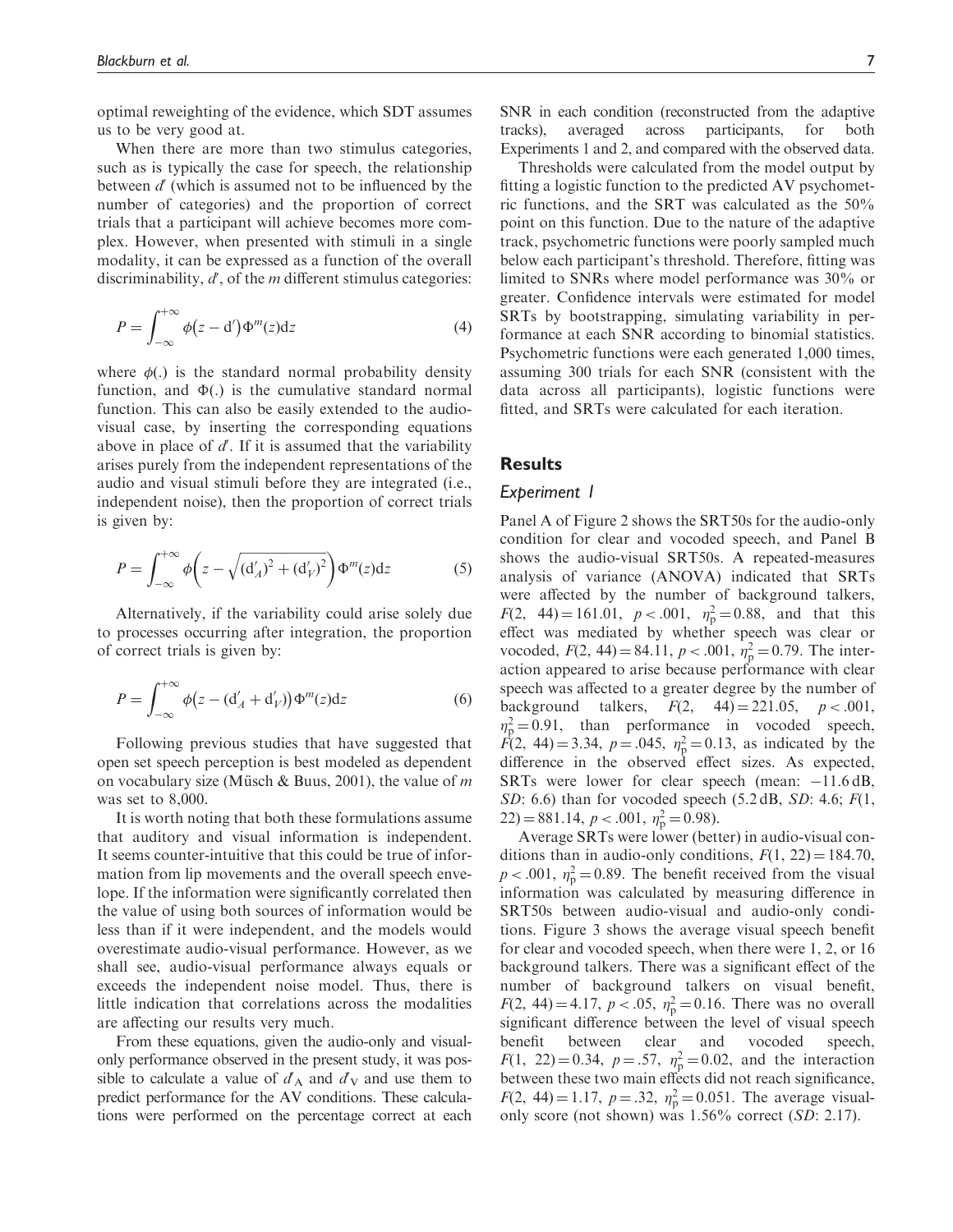

Figure 2. Audio-only (Panel A) and audio-visual (Panel B) speech reception thresholds for clear and vocoded speech. The rectangular boxes show the lower (25%) and upper (75%) quartiles of the data, with the solid line showing the median. The whiskers show the 10% to 90% range, and the black dots show outlier data which fall outside that range. Diamonds show the audio-visual thresholds predicted by the independent noise model.

Figure 4 shows the predicted performance of two different SDT models (see Methods section) plotted over the raw percentage correct data, reconstructed from the adaptive tracks. The independent noise model, which assumes that each sensory modality provides a separate ''noisy'' source of information about the identity of the speech, closely approximated the data. The late noise model, in contrast, assumes that the information contained in each modality is noiseless (i.e., perfect), and that the limiting factor on performance occurs somewhere in the brain *after* the audio-visual integration. The late model predicted that audio-visual performance would be far higher than observed. The late noise model actually overpredicted performance to the extent that estimating SRTs from it was problematic (predicted AV performance was  $> 50\%$ ), so it was not considered further. The data appeared consistent with the expectations of SDT and a fairly optimal integration of information where the variabilities are independent unimodal sources. SDT predicts that the visual speech benefit corresponds to a minimum gain in performance of



Figure 3. Mean visual speech benefit for each condition. Error bars denote 95% confidence intervals. Diamonds indicate audiovisual performance predicted from the independent noise model.

approximately 10% at many SNRs, even though visual performance alone is  $\sim$  1.6%.

Figures 2 and 3 also show the audio-visual SRTs predicted by the independent noise model, and the model results in terms of the visual speech benefit. In all but two of the conditions, the model predictions for SRT50s lay within the interquartile ranges of the data, and in one case, they were only marginally outside. The independent noise model predicted the visual speech benefit from 2 and 16 background talkers, with the predictions falling within the 95% confidence intervals for the data. However, it underpredicted the larger visual speech benefit received for vocoded speech with a single background talker by a substantial margin (3.5 dB). This would imply that there is some change in the way that audio and visual information is integrated in this condition.

# Experiment 2

Inspection of each participant's responses identified that seven participants found the auditory intelligibility of Talker 4 so poor that the adaptive tracks failed to converge on the 50% point in the audio-only vocoded condition. This clearly indicated that we had identified talkers with a range of intelligibility. However, it was problematic for statistical analysis. To maximize statistical power, but also to exclude thresholds from tracks that did not converge, we analyzed clear and vocoded speech separately. For clear speech, the analysis included all participants for all talkers, whereas the analysis of the vocoded conditions necessarily excluded data from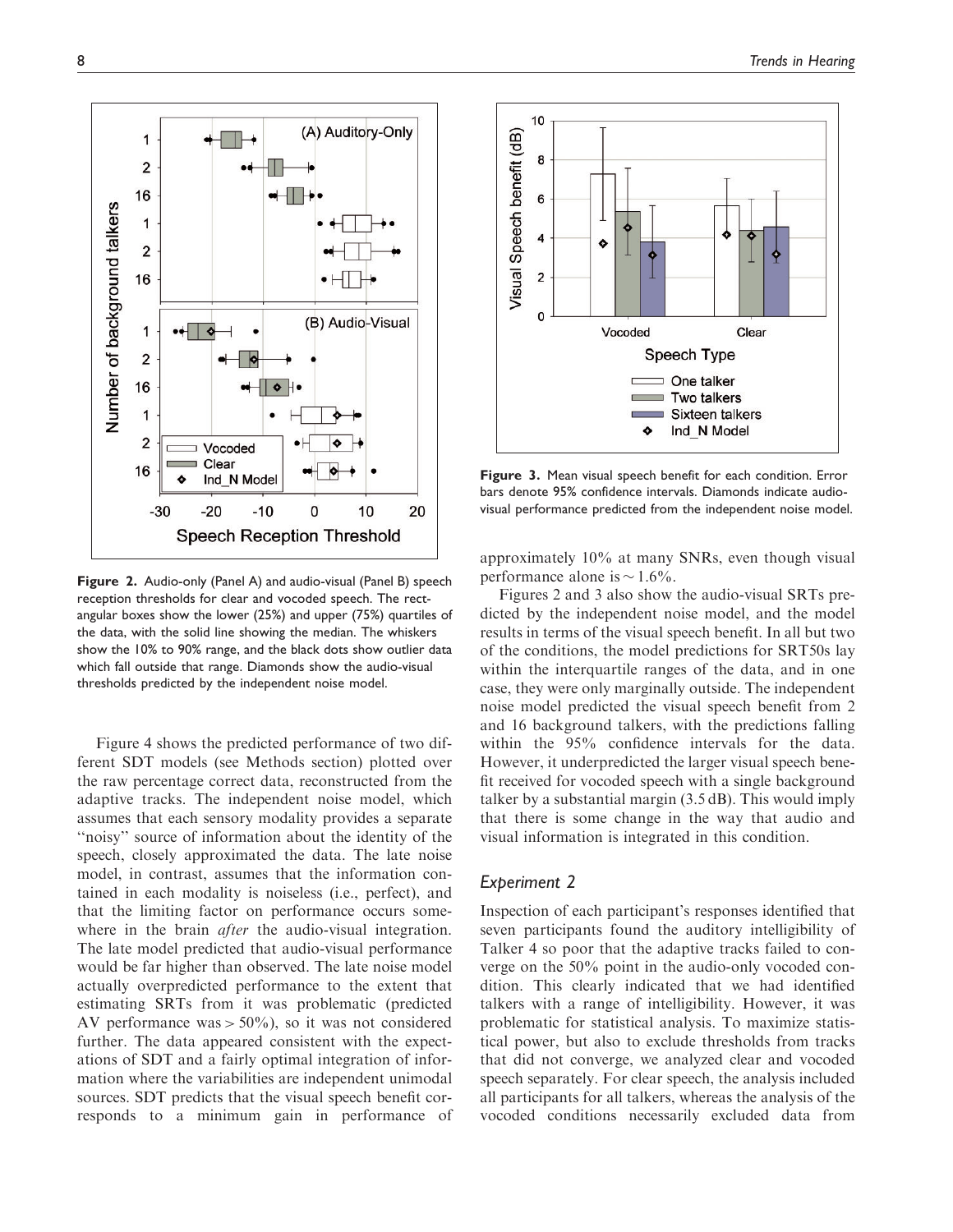

Figure 4. Bubble plots showing the proportion of key words correctly identified according to signal-to-noise ratio, collapsed across all participants. The larger the bubble, the more trials were presented at that particular SNR. Predicted audio-visual performance according to independent noise model is shown as diamonds, and predictions from the late noise model are shown as triangles.

Talker 4. A subsequent comparison of clear and vocoded performance was conducted by excluding Talker 4 from all conditions. A separate analysis of the SRTs from Talker 4, which excludes participants who had failed tracks, is presented as Supplementary Material.

The clear speech performance for each talker is shown in Figure 5 Panel A, and the vocoded speech performance is shown in Panel B. An ANOVA for the clear speech SRTs revealed a significant main effect of talker,  $F(3, 69) = 251.77, p < .001, \eta_p^2 = 0.92$ . In line with the results from the pilot study, audio-only performance was best with Talker 1 (mean  $SRT_{50} = -14.7$  dB, *SD*: 2.0), and much more favorable SNRs were needed to understand Talker 4 (mean  $SRT_{50} = 0.3$  dB, *SD*: 5.2). A significant main effect of modality was observed,  $F(1, 23) = 167.28, p < .001,$  $\eta_{\rm p}^2 = 0.88$ , such that performance was better in audiovisual than audio-only conditions. There was also a significant interaction between modality and talker,  $F(3)$ ,  $(69) = 11.17, p < .001, \eta_p^2 = 0.33.$ 

A similar pattern of results was found when the vocoded SRTs were subjected to a repeated-measures ANOVA. Performance levels varied according to the talker,  $F(2, 46) = 117.88, p < .001,$  $\eta_{\rm p}^2 = 0.84$ : Performance was better with Talker 1 (mean  $SRT50 = -3.31$  dB,  $SD = 3.37$ ), and Talker 3 (mean  $SRT50 = -3.73$  dB,  $SD = 3.84$ ) than with Talker 2 (mean  $SRT50 = 1.95$ ,  $SD = 3.76$ ). Performance was also better in audio-visual than audio-only conditions,  $F(1,$  $(23) = 152.41, p < .001, \eta_p^2 = 0.87$ , but unlike clear speech conditions, the interaction between modality and talker was not significant.

The amount of visual speech benefit for each talker is shown in Figure 6. There was a significantly larger visual speech benefit when speech was vocoded (mean  $=$  4.68, SD: 3.28) than when speech was clear (mean  $=$  3.74, SD: 2.67;  $F(1, 23) = 5.58$ ,  $p < .05$ ,  $\eta_p^2 = 0.20$ ). As intended, there was a significant main effect of talker,  $F(3, 69) = 10.55, p < .001, \eta_p^2 = 0.32$ , but no significant interaction between talker and speech type,  $F(3, 69) = 0.84, p = .44, = 0.04.$ 

For clear speech conditions only, a significant main effect of talker was found,  $F(3, 69) = 11.17, p < .001$ ,  $\eta_{\rm p}^2$  = 0.33. Post hoc t tests with a Bonferroni correction revealed that significantly more benefit was obtained from Talker 2 than Talker 1,  $t(23) = 5.40, p < .001$  or Talker 3,  $t(23) = 3.49$ ,  $p < .05$ , and more benefit was obtained from Talker 4 than from Talker 1,  $t(23) = 3.85$ ,  $p < .01$ , or Talker 3,  $t(23) = 3.19$ ,  $p < .05$ . An analysis on vocoded speech SRTs revealed that the main effect of talker failed to reach significance,  $F(2, 46) = 2.21, p = .12, \eta_p^2 = 0.09.$ 

Visual-only performance levels were generally low, with some variability between the four talkers. Average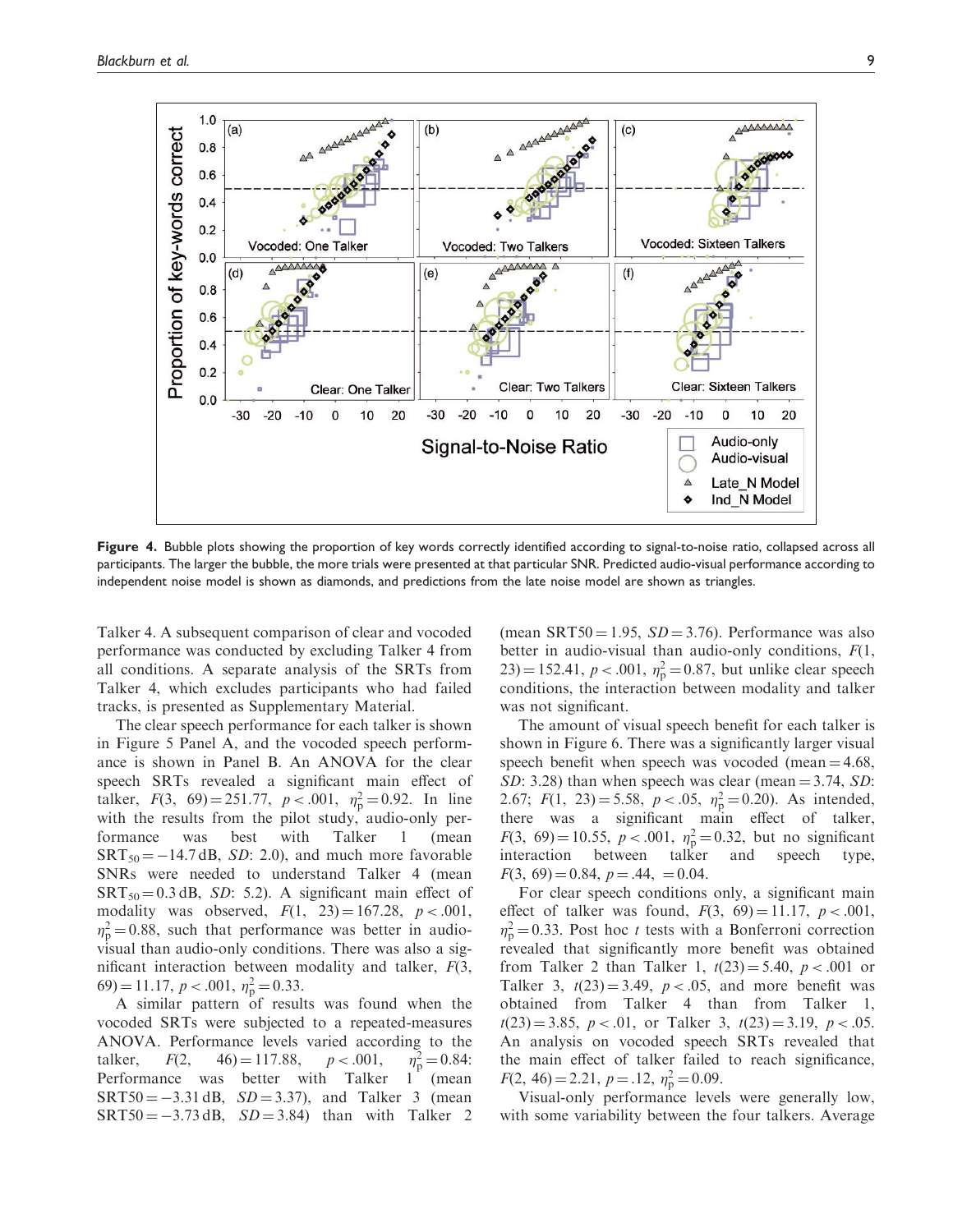

Figure 5. Audio-only and audio-visual speech reception thresholds for clear (Panel A) and vocoded (Panel B) speech for the four different talkers. Talkers have been ordered according to their intelligibility in the audio-only condition for clear speech. Diamonds indicate audio-visual performance predicted from the independent noise model. Three talkers are shown for vocoded speech due to the failure of the adaptive tracks for Talker 4 in the vocoded speech condition.



Figure 6. Levels of visual-speech benefit for each talker. Talkers have been ordered by their audio-only intelligibility for clear speech—Talker 1 was the most intelligible, and Talker 4 was the least intelligible. Diamonds indicate audio-visual performance predicted from the independent noise model.

performance using visual speech information alone varied from  $2.0\%$  for Talker 1 (SD: 2.7),  $1.8\%$  for Talker 2 (SD: 2.6), 1.4% for Talker 3 (SD: 2.1), and 0.6% for Talker 4 (SD: 1.1).

The predicted SRTs and visual benefit for the independent noise model are shown in Figures 5 and 6, respectively. As with Experiment 1, the late noise model generously overpredicted performance and so its predictions are not shown. The independent noise model again captured a qualitative benefit of visual speech across the conditions (Figure 4), but as before showed a tendency to underpredict the benefit. Predicted performance was within confidence intervals for Talker 1 in both conditions. However, the additive model underpredicted performance for the other three talkers, with nonoverlapping confidence intervals in at least one of the audio-processing conditions.

# **Discussion**

The aim of the current experiments was to establish how the benefit that listeners receive from seeing a talking face varies in response to two manipulations that alter the nature of the task demands. It was hypothesized that degrading the speech signal by increasing the number of background talkers and selecting target talkers of decreasing auditory intelligibility would increase the benefit obtained from access to visual speech information, in line with the PoIE. Overall, the data present a mixed picture suggesting that audio-visual integration is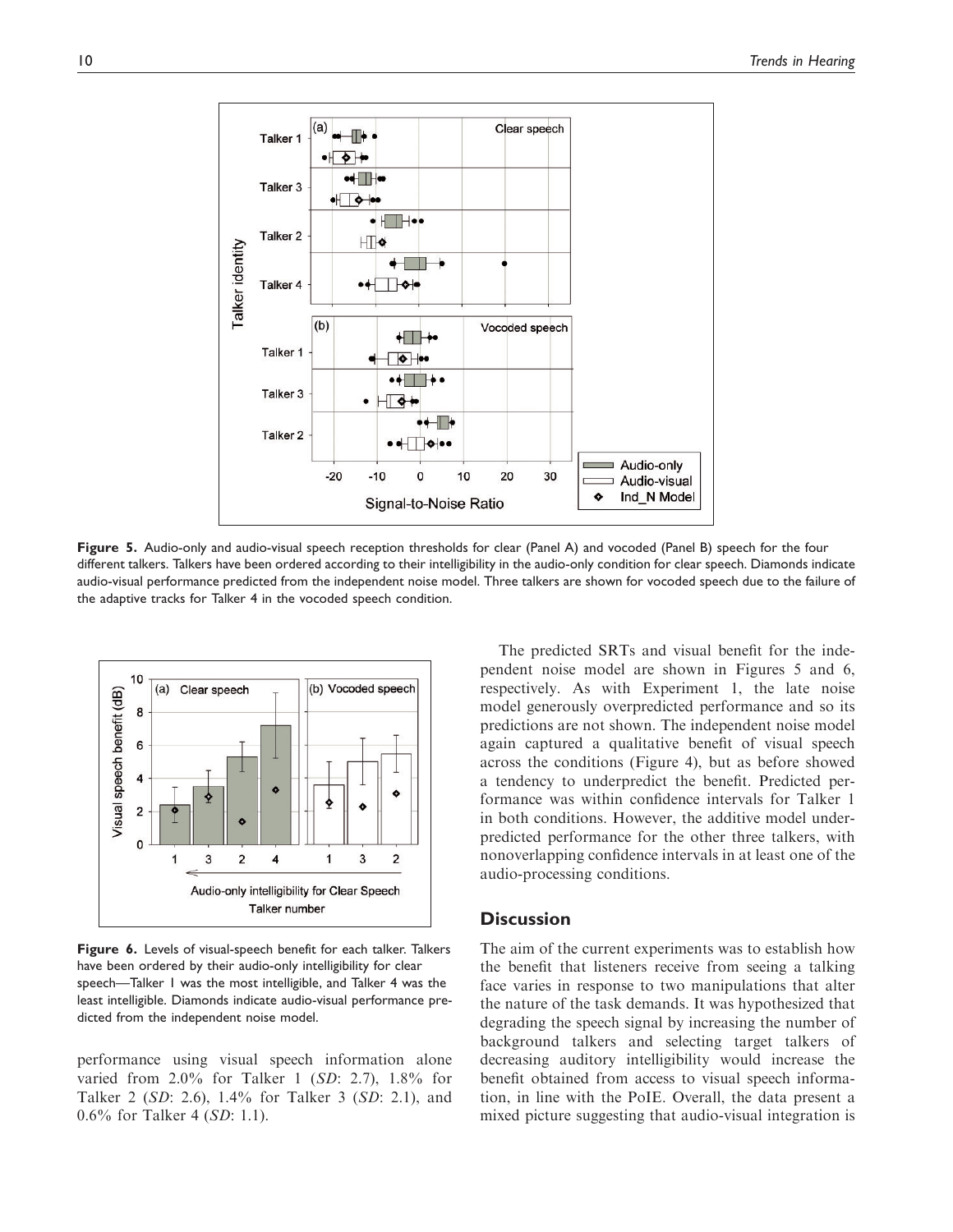dependent on several factors rather than following this simple principle.

In Experiment 1, for vocoded speech, there was significantly more visual speech benefit in the 1-talker background noise than the 16-talker noise. This was the only condition in which the SDT model, which assumed unimodal sources of internal noise, could not account for audio-visual performance. Overall, the visual benefit in vocoded conditions decreased as the number of talkers increased, which was also not predicted by the SDT model. This effect was not driven by any apparent change in task difficulty related to the choice of background ''noise'' as thresholds were similar regardless of the number of background talkers. In contrast, no difference was observed in the visual speech benefit for the clear speech stimuli as the number of background talkers was increased and those conditions were reasonably well accounted for by the same SDT model. This result was observed despite the fact that for clear speech, audioonly thresholds were affected strongly by the nature of the background noise in line with previous results (Rosen et al., 2013). Taken together, the data and model results suggest that the background noise and stimulus processing altered the demands of the task in such a way as to drive a change in the way audio and visual information is integrated, but not in the way predicted by the PoIE.

Although no benefit was found for having visual information in vocoded speech over clear speech for the target talker in Experiment 1, this was not the case for Experiment 2, where participants received greater visual speech benefit when speech was vocoded compared with when speech was clear. The results from Experiment 2 are consistent with the results from Stacey et al. (2016) who also found larger benefits for vocoded over clear speech. It is possible that the particular characteristics of the talker used in Experiment 1 meant that no effect was found. It is also possible that different talkers offer differing levels of visual speech benefit depending on whether speech is vocoded or not. For example, in Experiment 2, there was a difference of 1.8 dB between levels of visual speech benefit in clear speech for Talkers 2 and 3, but in vocoded speech, the amount of visual speech benefit differed between the same talkers by only 0.47 dB.

Experiment 2 demonstrated that the value of visual speech depends on the auditory intelligibility of the target talker: The most intelligible talker provided the least amount of visual speech benefit for both clear and vocoded speech and the least intelligible the greatest amount of benefit. These results were more in line with the predictions of the PoIE than those of Experiment 1, since poorer intelligibility was associated with greater visual benefit. As in Experiment 1, the independent noise SDT model could not predict this pattern of benefit and underpredicted performance overall.

The underprediction itself does not represent a fundamental failure of the models. Recall that the late noise model in both experiments predicted much higher levels of performance. Participants' performance was therefore overall intermediate between the two model extremes. The simplest interpretation of the data is therefore that subjects' performance was limited by a mix of independent and late-noise sources (although the data are closer to the independent case). This suggests that a model incorporating both independent and late-noise would account for the data slightly better, which was also the case in our previous study (Stacey et al., 2016). Unfortunately, as far as we are aware that there is no formulation for such an intermediate model.

In any case, the lack of any systematic difference in the independent noise model across conditions suggests that no single SDT model, with any particular mix of independent and late noise, could account for the pattern of results observed in Experiment 2. A mixed-noise model would increase the overall predicted visual speech benefit. The only way to model the present data is if the relative proportions of late and independent noise were to be different in different conditions. Therefore, the logical interpretation is that audio-visual integration is operating somewhat differently depending on the target talker.

The auditory intelligibility of the target talker may not have been the only contributory factor to the level of speech benefit received in Experiment 2. It is also possible the amount of visual information provided by each target talker varied (see Conrey & Gold, 2006) and would therefore contribute to variation in the level of visual benefit received. While participants tend to focus on the mouth area when trying to understand visual-only information (Lansing & McConkie, 2003), Conrey and Gold (2006) argue that it may be more useful to attend to other areas of the face to increase understanding of some target talkers. Therefore, the perceptual strategy of each participant for each talker may have affected the level of visual speech benefit they received. This idea is supported by the fact that visual-only intelligibility also varied across the target talkers. An additional benefit of evaluating the results in the light of the SDT model is that it takes account of these differences in visual performance. Accordingly, the pattern of visual benefit predicted by the model in clear listening conditions follows the differences in performance with only visual information available (Figure 6 cf. VO performance described in Experiment 2). This pattern is quite different to that of the visual benefits and suggests that differences in intelligibility based on visual information alone are unlikely to underlie the effects of talker observed under audiovisual conditions.

The results of Experiments 1 and 2 suggest that there are limitations to applying the PoIE to speech perception.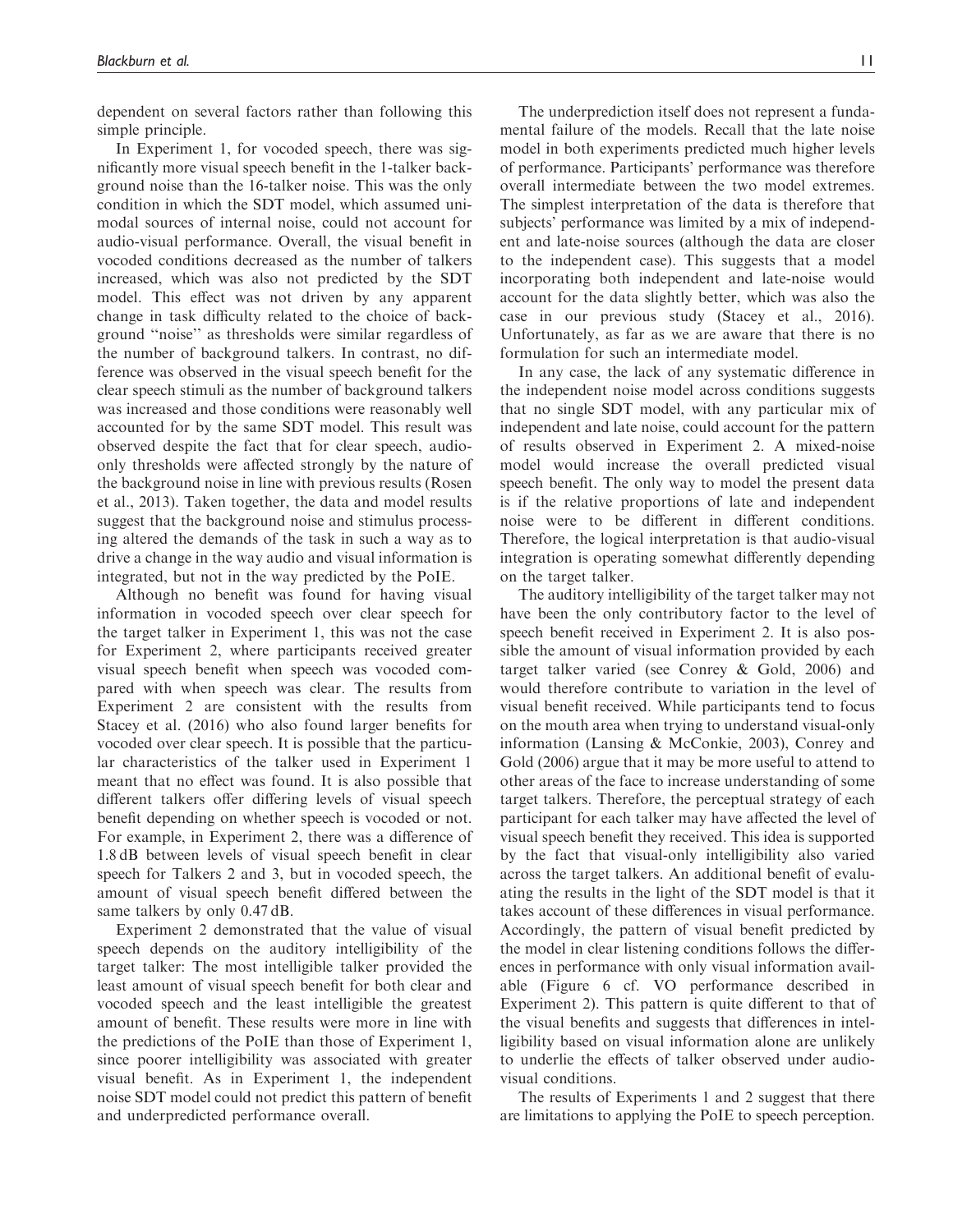The principle did not apply equally across all experimental conditions, for the types of background noise used, and whether speech was clear or degraded by the use of vocoding. However, this observation may have resulted in part due to the use of adaptive procedures that equalized performance across conditions at 50%. Inspection of performance as a function of SNR (Figure 4) suggested that the benefit of visual information was maximal at negative SNRs where audio-only performance was poor  $(\sim 10\%)$ . Thus, a robust PoIE-compatible effect of varying task difficulty on visual speech benefit was observed and was also largely accounted for by simple SDT models. Further studies using nonadaptive procedures such as the method of constant stimuli could help to confirm these observations.

Overall, visual speech benefit is robustly dependent on intelligibility of the auditory stimulus, is maximal when performance is low (but not negligible), and a large part of this is consistent with a simple, optimal integration of information. However, if intelligibility is kept constant by measuring at a fixed performance level, some auditory conditions can still influence integration, and in a way that implies that the integration process is changing. We speculate that, consistent with the concepts of unimodal independent and later multimodal and potentially higher level sources of internal noise (Micheyl & Oxenham, 2012), this could reflect changes in the task demands between relying on low-level sensory or high level more cognitive or linguistic information.

Given the large variation in CI users' outcomes (Pisoni, Kronenberger, Chandramouli, & Conway, 2016) and the importance of implants for these patients' long-term health outcomes (Hilly et al., 2016; Vermeire et al., 2005) and quality of life (e.g., Hawthorne et al., 2004), it is important to ensure that performance is measured accurately and consistently in the presence of background noise and when visual information is available. An important implication of the results is that careful attention should be paid to the selection of stimuli to be used in research. This applies to the type of background noise and the intelligibility of the target talker. Replication of results across studies and comparison of performance across conditions within studies appear problematic if these factors are not controlled for. This concern may apply equally to assessments of CI users if it can be assumed that the pattern of results obtained using vocoding in these experiments approximates their performance.

Vocoder studies provide a valuable first step in understanding the benefits of visual speech information that might be obtained in a range of circumstances by users of implants. However, limitations of the vocoding technique used here should be acknowledged, as the technique simply simulates the consequences of removing TFS from the signal and filtering it into a number of discrete frequency bands. Other difficulties faced by CI

users, such as spiral ganglion excitability (Horne, Sumner, & Seeber, 2016), among others, are not simulated. In addition, the tone vocoding used in the present study did not limit the range of modulations extracted from each channel, meaning that there will be F0 related modulations in the extracted envelopes. These stimuli will therefore have provided more information about F0 than would be accessible to typical CI users (Souza & Rosen, 2009). Future studies could remove these F0 cues by low-pass filtering the envelopes at 30 Hz, or by using a noise-excited vocoder to make these cues less salient.

## **Conclusions**

The current experiments have shown that the amount of visual speech benefit gained varies according to the task demands. Specifically, the number of talkers in the background noise and the auditory intelligibility of the target talker have an impact on the extent to which people benefit from seeing a talking face. These effects were not predicted fully by a simple SDT model and suggest that the nature of audio-visual integration differs as task demands are varied. Overall, the results highlight the complexity of assessing and interpreting audio-visual speech perception abilities. Clinicians and researchers should consider the characteristics of their stimuli carefully when assessing audio-visual speech perception abilities. Further study of influencing factors and mechanisms of integration is required if we are to maximize the benefit of access to auditory and visual information in hearing-impaired people.

#### Declaration of Conflicting Interests

The authors declared no potential conflicts of interest with respect to the research, authorship, and/or publication of this article.

#### Funding

The authors received no financial support for the research, authorship, and/or publication of this article.

## ORCID iD

Catherine L. Blackburn **D** http://orcid.org/0000-0003-0805-1059 Pádraig T. Kitterick  $\blacksquare$  http://orcid.org/0000-0001-8383-5318

## Supplemental material

Supplemental material is available for this article online.

## **References**

Bhargava, P., Gaudrain, E., & Başkent, D. (2016). The intelligibility of interrupted speech: Cochlear implant users and normal hearing listeners. Journal of the Association for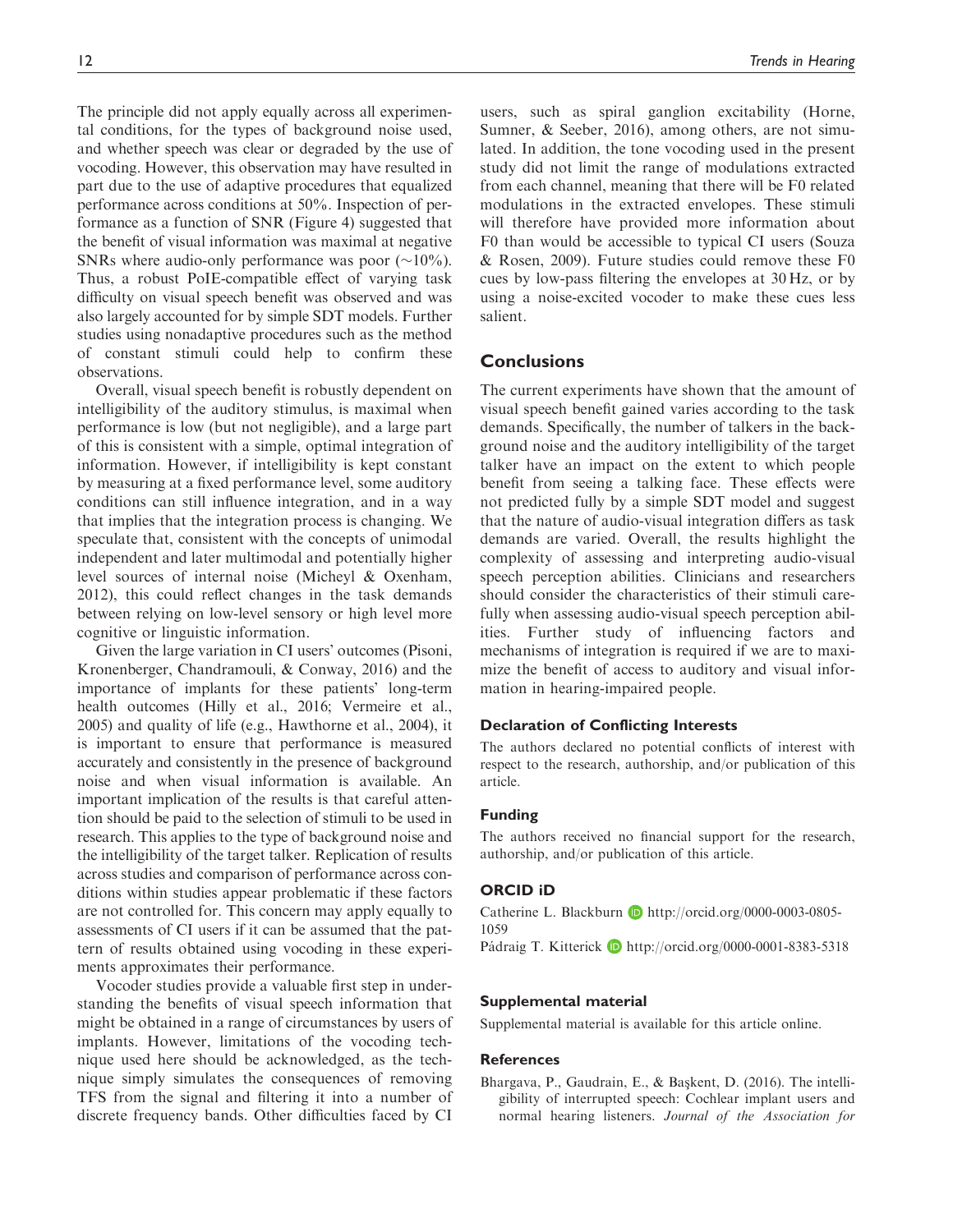Research in Otolaryngology, 17(5), 475–491. doi:10.1007/ s10162-016-0565-9.

- Brungart, D. S. (2001). Informational and energetic masking effects in the perception of two simultaneous talkers. The Journal of the Acoustical Society of America, 109(3), 1101–1109. doi:10.1121/1.1345696.
- Callan, D. E., Callan, A. M., Kroos, C., & Vatikiotis-Bateson, E. (2001). Multimodal contribution to speech perception revealed by independent component analysis: A singlesweep EEG case study. Cognitive Brain Research, 10(3), 349–353. doi:10.1016/s0926-6410(00)00054-9.
- Callan, D. E., Jones, J. A., Munhall, K., Callan, A. M., Kroos, C., & Vatikiotis-Bateson, E. (2003). Neural processes underlying perceptual enhancement by visual speech gestures. Neuroreport, 14(17), 2213–2218. doi:10.1097/00001756- 200312020-00016.
- Calvert, G. A. (2001). Crossmodal processing in the human brain: Insights from functional neuroimaging studies. Cerebral Cortex, 11(12), 1110–1123. doi:10.1093/cercor/ 11.12.1110.
- Conrey, B., & Gold, J. M. (2006). An ideal observer analysis of variability in visual-only speech. Vision Research, 46(19), 3243–3258. doi:10.1016/j.visres.2006.03.020.
- Dorman, M. F., Liss, J., Wang, S., Berisha, V., Ludwig, C., & Natale, S. C. (2016). Experiments on auditory-visual perception of sentences by users of unilateral, bimodal, and bilateral cochlear implants. Journal of Speech, Language, and Hearing Research, 59(6), 1505–1519. doi:10.1044/ 2016\_jslhr-h-15-0312.
- Durlach, N. I., Mason, C. R., Shinn-Cunningham, B. G., Arbogast, T. L., Colburn, H. S., & Kidd, G. (2003). Informational masking: Counteracting the effects of stimulus uncertainty by decreasing target-masker similarity. The Journal of the Acoustical Society of America, 114(1), 368–379. doi:10.1121/1.1577562.
- Eaves, J. M., Summerfield, A.Q., & Kitterick, P. T. (2011). Benefit of temporal fine structure to speech perception in noise measured with controlled temporal envelopes. The Journal of the Acoustical Society of America, 130(1), 501– 507. doi: 10.1121/1.3592237.
- Erber, N. P. (1975). Auditory-visual perception of speech. Journal of Speech and Hearing Research, 40, 481–492. doi:10.1044/jshd.4004.481.
- Gagne, J. P., Masterson, V., Munhall, K. G., Bilida, N., & Querengesser, C. (1994). Across talker variability in auditory, visual, and audio-visual speech intelligibility for conversational and clear speech. Journal-Academy of Rehabilitative Audiology, 27, 135–158.
- Glasberg, B. R., & Moore, B. C. (1990). Derivation of auditory filter shapes from notched-noise data. Hearing Research, 47(1–2), 103–138. doi:10.1016/0378-5955(90)90170-t.
- Grant, K., & Walden, B. E. (1996). Evaluating the articulation index for auditory-visual consonant recognition. Journal of the Acoustical Society of America, 100, 2415–2424. doi:10.1121/1.417950.
- Green, D. M., & Swets, J. A. (1966). Signal detection theory and psychophysics. New York, NY: Wiley.
- Hawthorne, G., Hogan, A., Giles, E., Stewart, M., Kethel, L., White, K., & Taylor, A. (2004). Evaluating the healthrelated quality of life effects of cochlear implants: A

prospective study of an adult cochlear implant program. International Journal of Audiology, 43(4), 183–192. doi:10.1080/14992020400050026.

- Hilly, O., Hwang, E., Smith, L., Shipp, D., Nedzelski, J. M., Chen, J. M., ...Lin, V. W. (2016). Cochlear implantation in elderly patients: Stability of outcome over time. The Journal of Laryngology and Otology, 130, 706–711. doi:10.1017/ s0022215116008197.
- Horne, C. D., Sumner, C. J., & Seeber, B. U. (2016). A phenomenological model of the electrically stimulated auditory nerve fiber: Temporal and biphasic response properties. Frontiers of Computational Neuroscience, 10, 8. doi:10.3389/fncom.2016.00008.
- Kaiser, A. R., Kirk, K. I., Lachs, L., & Pisoni, D. B. (2003). Talker and lexical effects on audio-visual word recognition by adults with cochlear implants. Journal of Speech, Language, and Hearing Research, 46, 390–404. doi:10.1044/1092-4388(2003/032).
- Lander, K., & Davies, R. (2008). Does face familiarity influence speechreadability? The Quarterly Journal of Experimental Psychology, 61(7), 961–967. doi:10.1037/ e512682013-188.
- Lansing, C. R., & McConkie, G. W. (2003). Word identification and eye fixation locations in visual and visualplus-auditory presentations of spoken sentences. Perception & Psychophysics, 65(4), 536–552. doi:10.3758/ bf03194581.
- London, S., Bishop, C. W., & Miller, L. M. (2012). Spatial attention modulates the precedence effect. Journal of Experimental Psychology: Human Perception and Performance, 38(6), 1371–1379.
- Lusk, L. G., & Mitchel, A. D. (2016). Differential gaze patterns on eyes and mouth during audio-visual speech segmentation. Frontiers in Psychology, 7, 52. doi:10.3389/ fpsyg.2016.00052.
- Macmillan, N. A., & Creelman, C. D. (1991). Detection theory: A user's guide. Cambridge, England: Cambridge University Press.
- Markham, D., & Hazan, V. (2002). The UCL talker database. Speech, Hearing and Language: UCL Work in Progress, 14,  $1 - 17$ .
- Meredith, M. A., & Stein, B. E. (1986). Visual, auditory, and somatosensory convergence on cells in superior colliculus results in multisensory integration. Journal of Neurophysiology, 56(3), 640–662. doi:10.1152/ jn.1986.56.3.640.
- Micheyl, C., & Oxenham, A. J. (2012). Comparing models of the combined-stimulation advantage for speech recognition. The Journal of the Acoustical Society of America, 131(5), 3970–3980. doi:10.1121/1.3699231.
- Middelweerd, M. J., & Plomp, R. (1987). The effect of speechreading on the speech-reception threshold of sentences in noise. The Journal of the Acoustical Society of America, 82(6), 2145–2147. doi:10.1121/1.395659.
- Miller, G. A. (1947). The masking of speech. Psychological Bulletin, 44(2), 105. doi:10.1037/h0055960.
- Müsch, H., & Buus, S. R. (2001). Using statistical decision theory to predict speech intelligibility. I. Model structure. The Journal of the Acoustical Society of America, 109(6), 2896–2909. doi:10.1121/1.1371971.